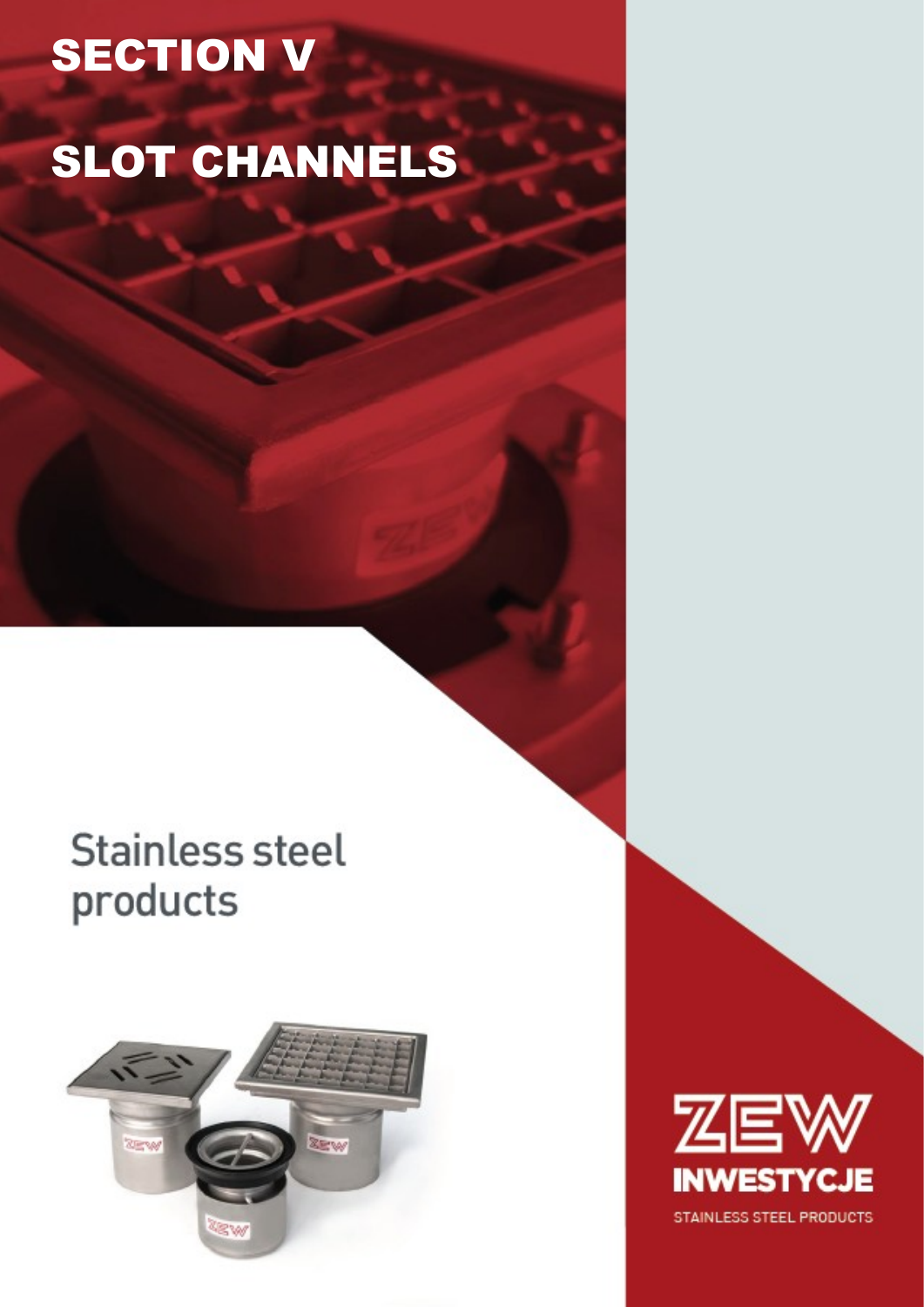PRODUKTY ZE STALI NIERDZEWNEJ



**PRODUCT DESIGNATION**

*PRODUCT DESCRIPTION* **3**

*slot channels Sc* **4**

Section V – page 2

www.zew-inwestycje.eu

tel. +48 793 948 023 | e-mail: biuro@zew-inwestycje.eu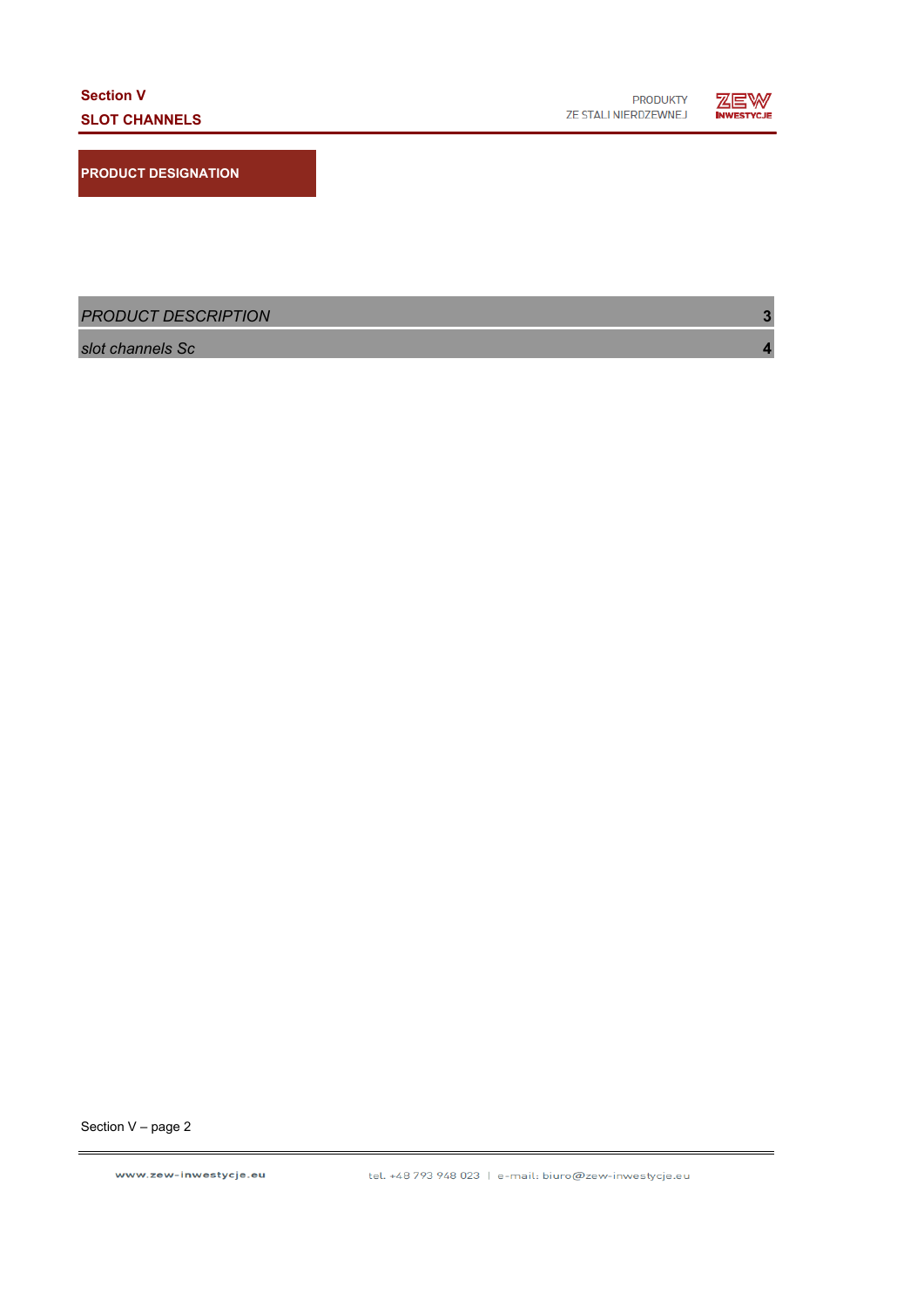**PRODUCT DESIGNATION**





Section V – page 3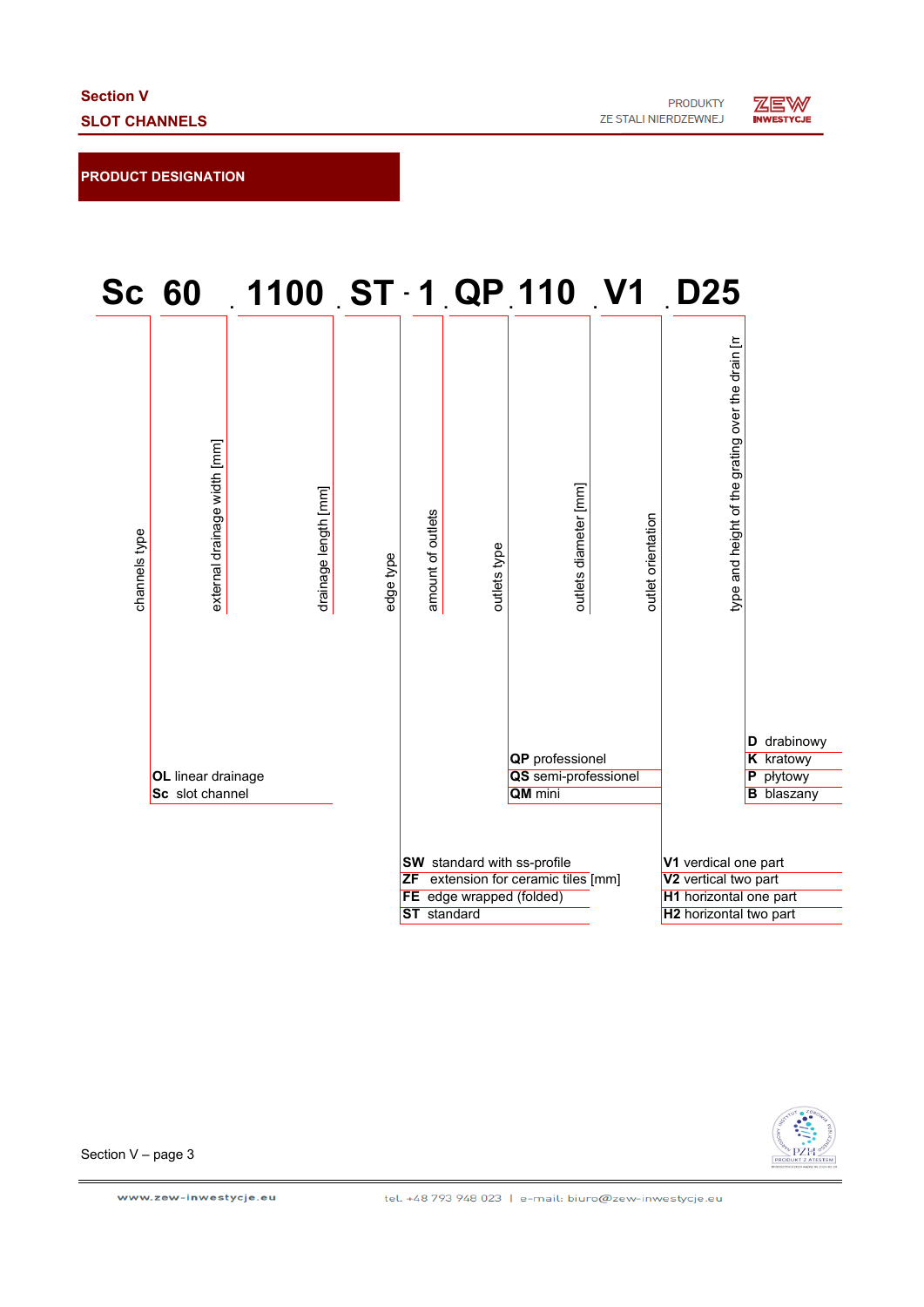## **Section V SLOT CHANNELS**



### **SLOT CHANNEL**



| Symbol           | catalog number      | dimensions [mm] |        |    |           | slope             |
|------------------|---------------------|-----------------|--------|----|-----------|-------------------|
|                  |                     | W               |        | Ws | <b>WH</b> | $\lceil\% \rceil$ |
| Sc60             | $ 01.006$ wg oferty | 60              | 65-120 | 20 | 43,5      | $0 - 1$           |
| Sc55             | 01.005wg oferty     | 55              | 65-120 | 15 | 43,5      | $0 - 1$           |
| Sc <sub>48</sub> | $ 01.004$ wg oferty | 48              | 65-120 |    | 43,5      | $0 - 1$           |

*(\*) individual dimensions on request*

*(\*\*) in the catalog number, place the symbol according to description*

**DRAINAGE COMPONENTS** EEL.

> *Channels body with outlet Outlet accessories: water trap and waste basket / strainer Graitings above the outlet: K3: mesh, perforated sheet ; L15: ladder, plate (\*\*\*) other loading classes on request*

## **ELL** MATERIAL

*Stainless steel AISI 304 or AISI 316*

## **EDGE REINFORCEMENT**

*With stainless steel profile – standard solution*

Section V – page 4

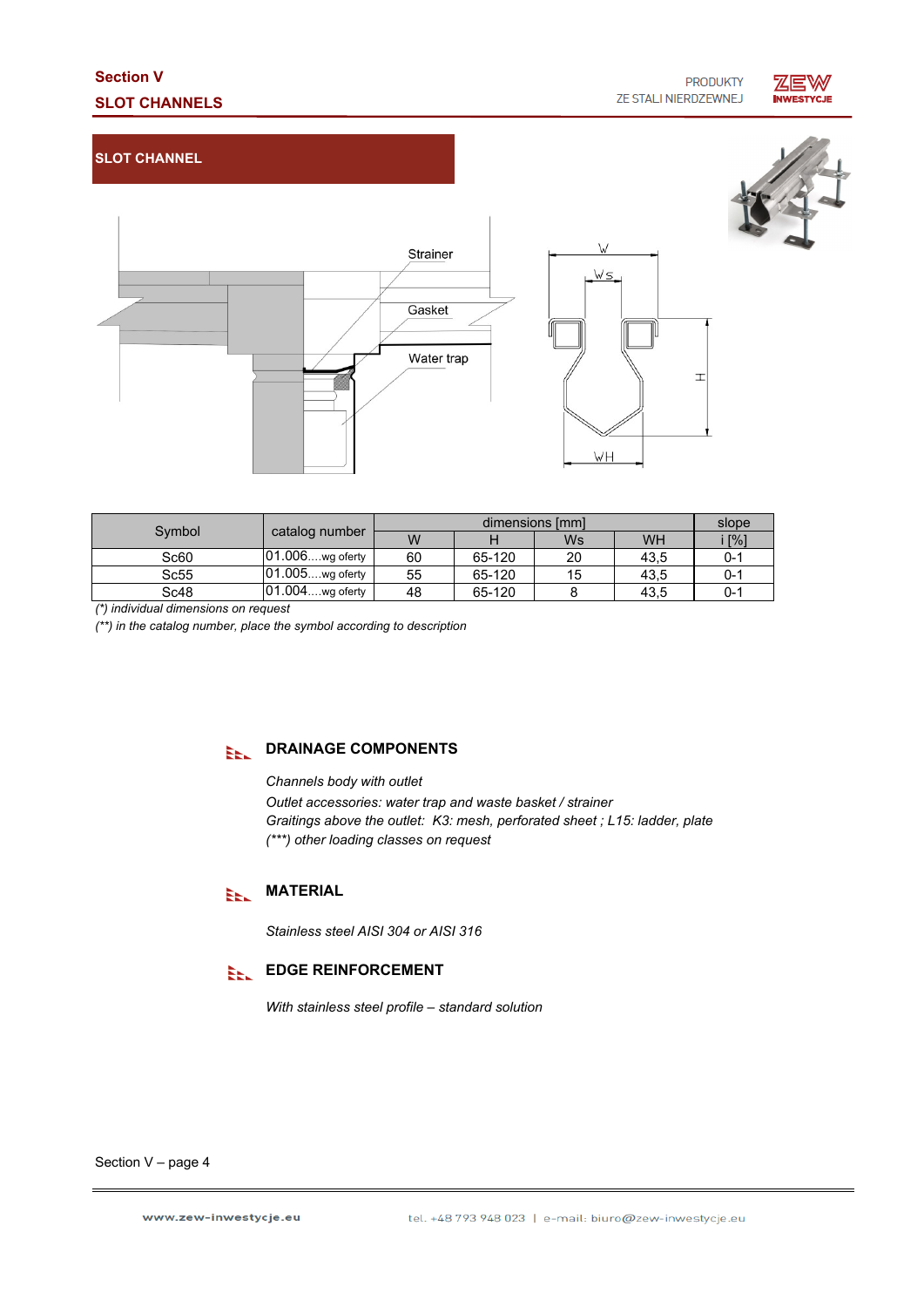

### **SLOT CHANNEL**

### **EEL TYPICAL DRAINAGE SECTIONS**



48 59 43,5

standard section section section with 8 mm gap for swiming pools and terraces

#### EDGE FINISHING









standard with reinforcement edge with reinforcement and flange for hydroisolation



SectionV – page 5